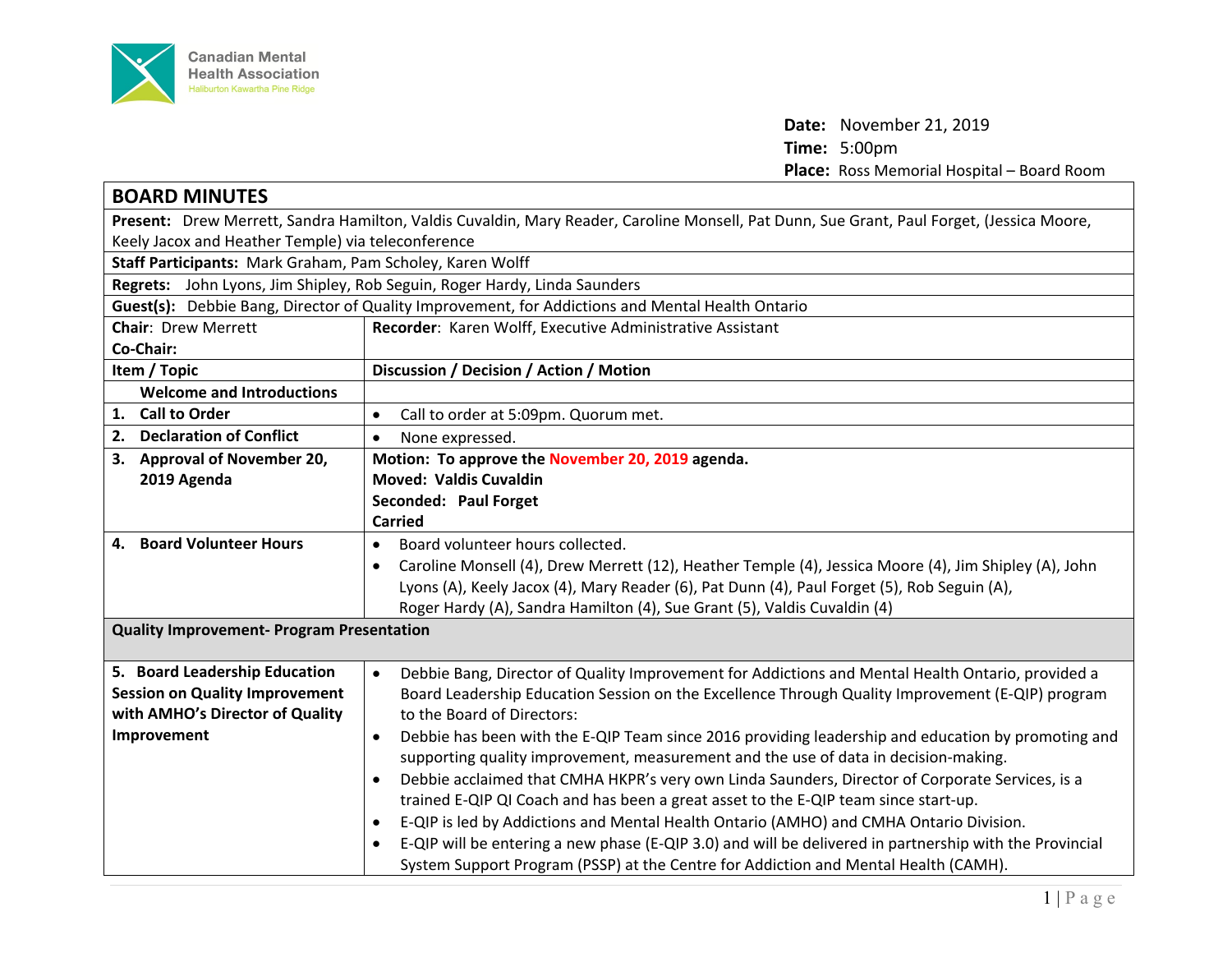

|                                     | Improving client outcomes and client experiences of care will be the main objectives of this new phase<br>$\bullet$<br>of E-QIP.                                                                                                                                                                                                             |
|-------------------------------------|----------------------------------------------------------------------------------------------------------------------------------------------------------------------------------------------------------------------------------------------------------------------------------------------------------------------------------------------|
|                                     | The first Q.I. plan for this new phase will be April 1, 2020.<br>$\bullet$                                                                                                                                                                                                                                                                   |
|                                     | E-QIP has a YouTube channel on quality improvement.<br>$\bullet$                                                                                                                                                                                                                                                                             |
|                                     | New: Supportive Housing now uses the standardized Ontario Perception of Care (OPOC) tool that<br>$\bullet$                                                                                                                                                                                                                                   |
|                                     | gathers client feedback on the quality of care received across community and hospital settings in order<br>to improve client experience and outcomes.                                                                                                                                                                                        |
|                                     | Debbie reviewed E-QIP's accomplishments and activities from 2016-March 2019.<br>$\bullet$                                                                                                                                                                                                                                                    |
|                                     | There are four levels towards 'Full QI Adoption': Exploration, Instillation, Implementation, and then Full<br>$\bullet$                                                                                                                                                                                                                      |
|                                     | Adoption. Debbie announced that CMHA HKPR is considered a "Full QI Adoption", which means CMHA<br>has a strong history with Q.I. in training, in board business, that annual QI plans and projects are in<br>place, that data is regularly used and compared against benchmarks and that full adopters are looked<br>upon as sector leaders. |
|                                     | Debbie discussed and reviewed the board's roles and responsibilities for developing the Quality<br>$\bullet$<br>Improvement Plan, along with different examples of strategies and knowledge for each role and<br>responsibility.                                                                                                             |
|                                     | To enhance further training for board members and staff, Debbie identified that E-QIP offers a one-day<br>workshop, webinar series that is now available online, which includes Governance and Leadership<br>training coming early in 2020.                                                                                                  |
|                                     | In addition, E-QIP Q.I. resources includes tools, templates, program newsletters and a discussion forum.<br>$\bullet$<br>Board members were asked to select one 'take-away' from today's educational session and bring to a                                                                                                                  |
|                                     | future board meeting on post-it notes. Karen collected all notes for future follow-up.                                                                                                                                                                                                                                                       |
|                                     | A question and answer period followed.<br>$\bullet$                                                                                                                                                                                                                                                                                          |
| <b>6. Consent Agenda Acceptance</b> | Motion: To accept the October 16, 2019 Consent Agenda.                                                                                                                                                                                                                                                                                       |
| a) Board minutes from               | <b>Moved: Mary Reader</b>                                                                                                                                                                                                                                                                                                                    |
| October 16, 2019                    | Seconded: Paul Forget                                                                                                                                                                                                                                                                                                                        |
| b) CEO Report                       | <b>Carried</b>                                                                                                                                                                                                                                                                                                                               |
| 7. Item(s) Extracted from the       | None<br>$\bullet$                                                                                                                                                                                                                                                                                                                            |
| <b>Consent Agenda/CEO Report:</b>   |                                                                                                                                                                                                                                                                                                                                              |
| 8. Board Discussion on Q.I.         | Upon review of today's Q.I. presentation:<br>$\bullet$                                                                                                                                                                                                                                                                                       |
| <b>Presentation</b>                 | The board is encouraged to read today's Q.I. presentation in its entirety for future discussion.                                                                                                                                                                                                                                             |
| 9. a) Statement of Revenue &        | Heather Temple reviewed the following financial statements with board members :<br>$\bullet$                                                                                                                                                                                                                                                 |
| <b>Expense-Ministry Funded</b>      | Statement of Revenue & Expense - Ministry Funded<br>a)                                                                                                                                                                                                                                                                                       |
|                                     | b) Statement of Revenue & Expense - Other Funded                                                                                                                                                                                                                                                                                             |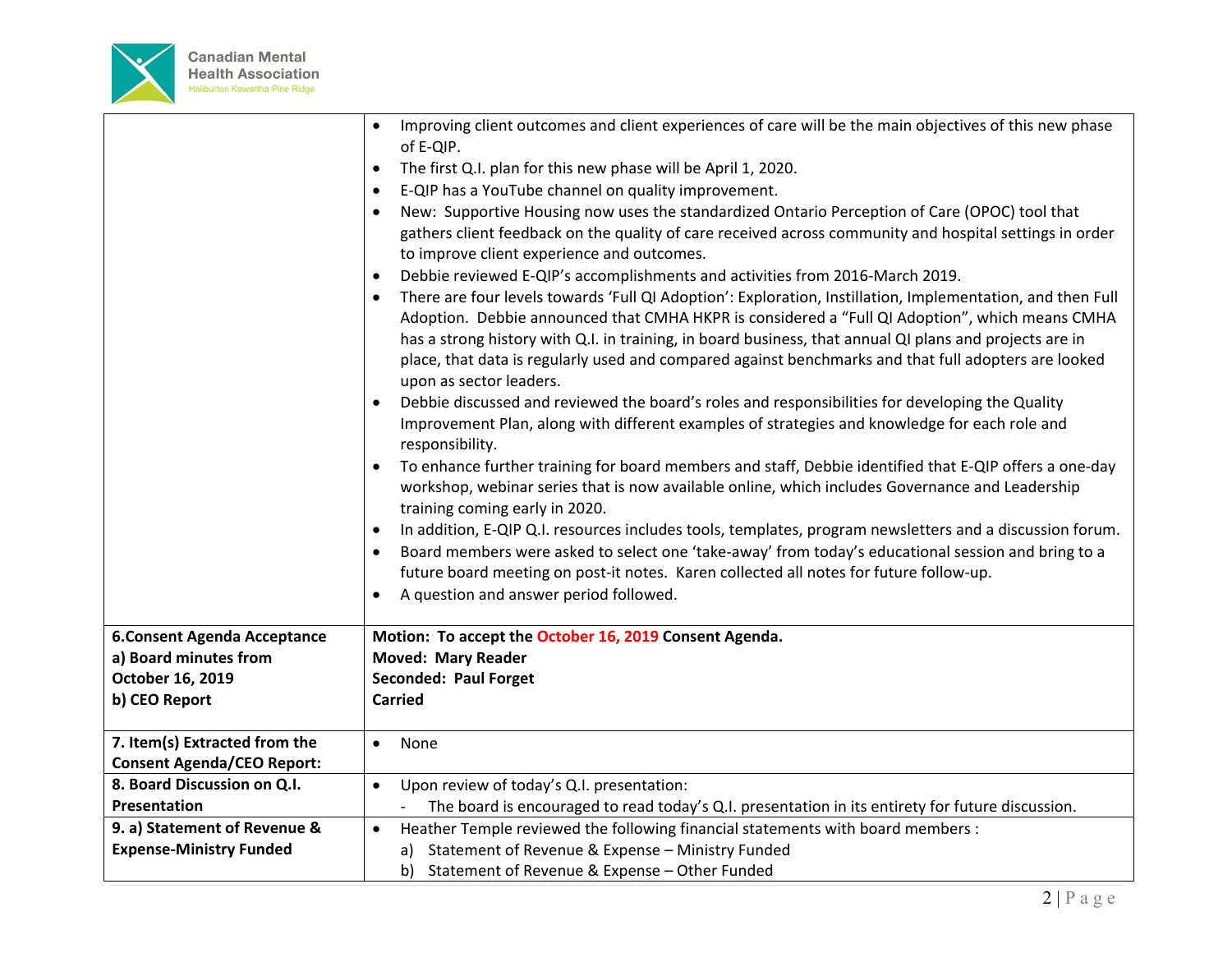

| 9. b) Statement of Revenue &         | Statement of Revenue & Expense - Community Engagement<br>c)                                                              |
|--------------------------------------|--------------------------------------------------------------------------------------------------------------------------|
| <b>Expense-Other Funded</b>          | Financial Report - April 1, 2019 to October 31, 2019 (Narrative)<br>$\mathsf{d}$                                         |
|                                      |                                                                                                                          |
| 9. c) Statement of Revenue &         | The renewal of Harrison House mortgage with the Ministry of Housing has yet to be approved. The<br>$\bullet$             |
| <b>Expense-Fundraising/Community</b> | ministry is behind in its approval.                                                                                      |
| Engagement                           | Deficit in Housing Bricks & Mortar repairs and maintenance due to roof repairs that were necessary on<br>$\bullet$       |
|                                      | several homes. CMHA HKPR has applied for Capital Infrastructure funding (CIRF) to offset a portion of                    |
| 9. d) Financial Report-              | these costs if approved.                                                                                                 |
| April 1/2019 to October 31/2019      |                                                                                                                          |
| (Narrative)                          | Motion: To accept the above-noted Statements of Revenue & Expense and Financial Report for month                         |
|                                      | ending October 31, 2019.                                                                                                 |
|                                      | <b>Moved: Pat Dunn</b>                                                                                                   |
|                                      | Seconded: Valdis Cuvaldin                                                                                                |
|                                      | <b>Carried</b>                                                                                                           |
| 10. Urgent Matter                    | Drew urged board members to read the two annually required Quality Assurance Measures (QAM)<br>$\bullet$                 |
|                                      | policies: Abuse Prevention, Reporting and Investigation, and Mission, Vision, Values and Rights as part                  |
|                                      | of the Ministry of Children, Community and Social Services mandated QAM training by February of each                     |
|                                      | year (2020) under 'tasks' in the Police and Procedure Management (PPM).                                                  |
|                                      |                                                                                                                          |
| <b>Business Arising</b>              |                                                                                                                          |
| 11. a) Consumption Treatment         | Mark provided an update surrounding the potential Consumption Treatment Site(s).<br>$\bullet$                            |
| Site - Update                        | Another consumption site has been located/suggested - the old Classic Rattan store on George St.<br>$\bullet$            |
|                                      | This particular site requires extensive retro-fit (fire/HVAC). Looking at \$150k-\$200k to bring up to fire<br>$\bullet$ |
|                                      | code.                                                                                                                    |
|                                      | Could take 4-6 months for retro-fit completion.<br>$\bullet$                                                             |
|                                      | If approved, the Peterborough Public Health Unit would lease the George St. site of 12,000 sq. feet,                     |
|                                      | however, only 4500 sq. ft. is required for the consumption site. Would need to find other businesses to                  |
|                                      | lease the remainder of the building.                                                                                     |
|                                      | The building inspector and the fire department conducted their site inspection at 415 Water Street (2nd<br>$\bullet$     |
|                                      | site) and determined that there would be minimum retro-fit required to the building (requires co2                        |
|                                      | detectors and a few more smoke detectors).                                                                               |
|                                      | Would need permission from the Board of Directors and the senior leadership team to proceed should<br>$\bullet$          |
|                                      | 415 Water St. be considered as a consumption treatment site.                                                             |
|                                      | There is a 30-day window left to decide on either location. MPP Dave Smith will need to advise                           |
|                                      | community partners of decision.                                                                                          |
|                                      | Consumption Treatment Site (CTS) would be a 7-day p/week operation. Would require 4 to 5 nurses, a                       |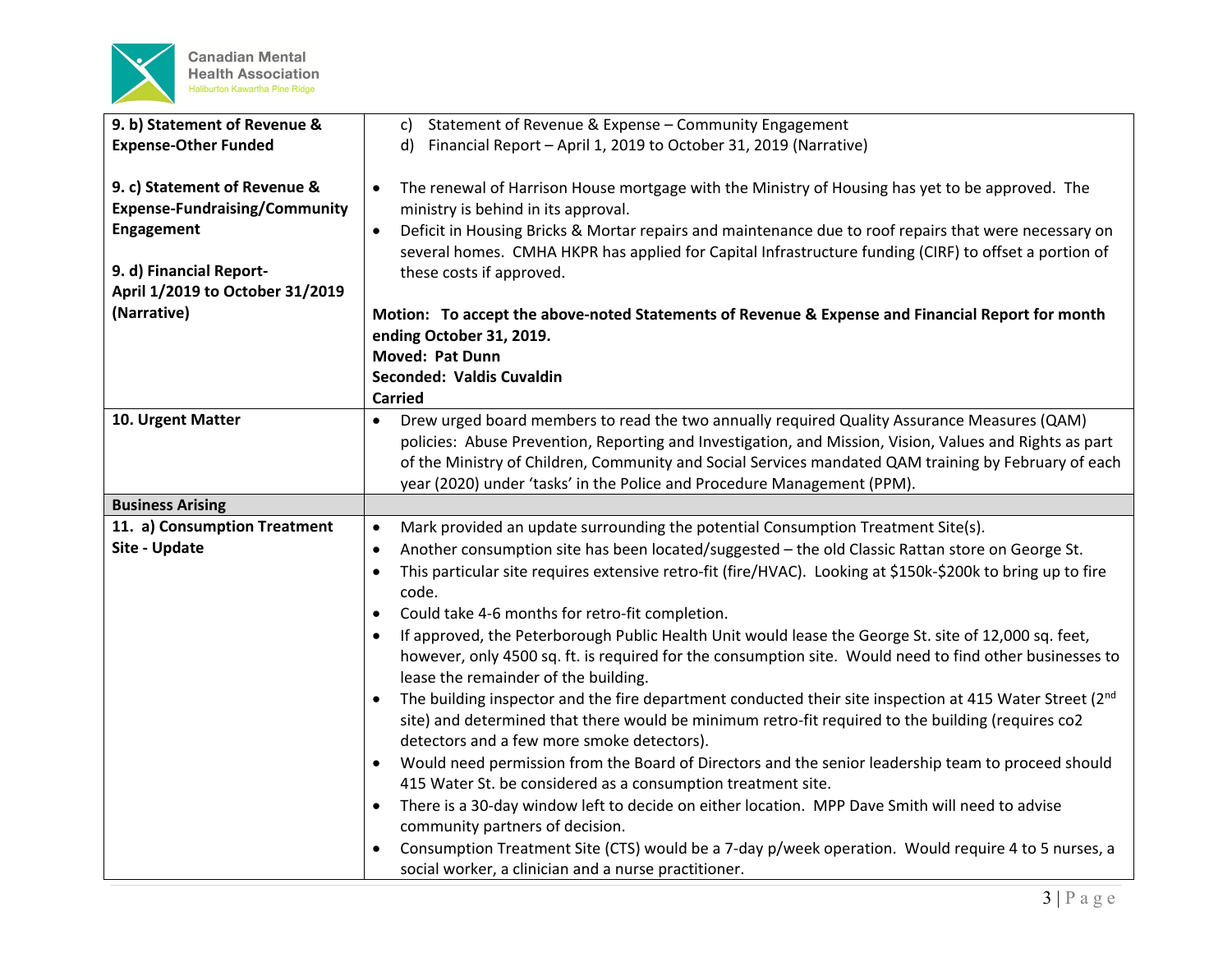

|                                     | CMHA HKPR would supervise the program, clinic, security and administrative procedures.                              |
|-------------------------------------|---------------------------------------------------------------------------------------------------------------------|
|                                     | The selected CTS site will receive provincial funding.<br>$\bullet$                                                 |
|                                     | Drew will attend with Mark at the next Steering Committee meeting.                                                  |
|                                     | There are four committees responsible for the development of the potential Consumption Treatment<br>$\bullet$       |
|                                     | Site:                                                                                                               |
|                                     | 1. Site Committee                                                                                                   |
|                                     | 2. Model Committee                                                                                                  |
|                                     | 3. Policy Committee                                                                                                 |
|                                     | 4. Steering Committee                                                                                               |
|                                     | If CMHA HKPR wishes to proceed with potential Consumption Treatment Site, it will take 3-4 weeks to                 |
|                                     | write a proposal.                                                                                                   |
| <b>New Business</b>                 |                                                                                                                     |
| 12. a) Accreditation Canada Board   | Pam Scholey, Manager of Quality Improvement and Communications, announced to the board that<br>$\bullet$            |
| <b>Governance Functioning Tool</b>  | Accreditation Canada's Governance Functioning Tool survey opens tomorrow, November 21, 2019 and                     |
|                                     | closes on January 16, 2020.                                                                                         |
|                                     | Accreditation Canada's Governance Standards help health organizations meet demands for excellence                   |
|                                     | in governance practice. The standards are a response to system-wide changes in health care delivery                 |
|                                     | structures and an increasing need for public accountability.                                                        |
|                                     | The Governance Functioning Tool determines if CMHA HKPR's Board of Directors are meeting the<br>$\bullet$           |
|                                     | demands for excellence in governance practice, policies and procedures, legislation and regulations etc.            |
|                                     | The results of the Governance Functioning Tool survey will be reviewed with the board upon                          |
|                                     | completion.                                                                                                         |
|                                     | The board has been encouraged to answer precisely rather than selecting 'neutral' answers as this                   |
|                                     | skews the results of the survey.                                                                                    |
|                                     | All answers are anonymous.<br>$\bullet$                                                                             |
|                                     | Karen to send out survey link by email to the board.<br>$\bullet$                                                   |
| 12. b) Community Infrastructure     | The Ministry of Health is providing CMHA HKPR up to \$54,600 in one-time capital funding for the 2019-<br>$\bullet$ |
| <b>Renewal Fund/Infrastructure</b>  | 20 funding year from the Community Infrastructure Renewal Fund in order to complete our                             |
| Project                             | infrastructure project. CMHA HKPR applied for \$200,000.                                                            |
| i) CIRF 2019-20 Premier/MOH         | Upgrades were made to:<br>$\bullet$                                                                                 |
| Letter                              | 24 Paddock Wood for cameras/security, new windows and bathroom<br>$\overline{\phantom{a}}$                          |
| ii) CIRF 2019-20 Asst. Deputy       | 415 Water St. for new bathrooms, parking lot and access door                                                        |
| <b>Minister Letter</b>              | 466 George St. for kitchen and wash room on main floor.                                                             |
| iii) CIRF 2019-20 Renewal Fund      | Mark reviewed the CIRF Agreement with the board, which requires signatures in order to receive the<br>$\bullet$     |
| <b>Agreement (needs signatures)</b> | one-time funding for up to \$54,600.                                                                                |
| iv) CIRF 2019-20 Guidelines         |                                                                                                                     |